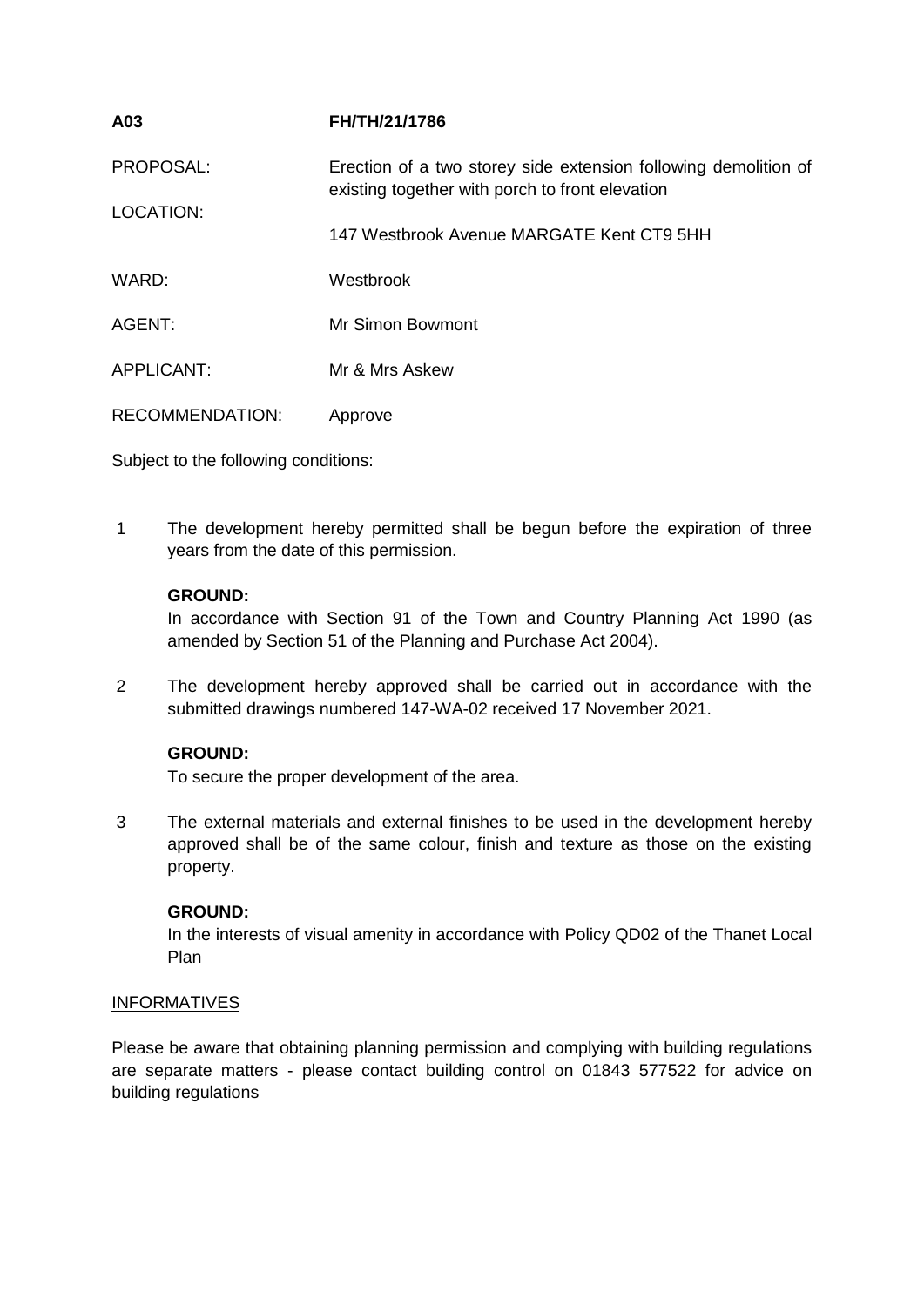## SITE, LOCATION AND DESCRIPTION

147 Westbrook Avenue is a two storey detached dwelling located on the southern side of Westbrook Avenue close to the junctions with Audley Avenue and Fitzmary Avenue. The property has a hipped roof, bay windows to the front elevation and an attached flat roof garage. The property is constructed with a tiled roof and render to the first floor and brick to the ground floor.

## RELEVANT PLANNING HISTORY

There is no planning history for the site.

#### PROPOSED DEVELOPMENT

The proposed development is the erection of a two-storey side extension following demolition of an existing garage and outbuildings together with a porch to the front elevation.

The two storey side extension would have a hipped roof set down and back from the existing roof and front elevation and would be constructed from materials to match the existing property.

The proposed porch would have a pitched roof and be located on the eastern side of the front elevation around the existing door. The porch would also be constructed from materials to match the existing property.

## DEVELOPMENT PLAN POLICIES

## **THANET LOCAL PLAN 2020**

Policy SP10 - Margate Policy SP35 - Quality Development Policy QD01 - Sustainable Design Policy QD02 - General Design Principles Policy QD03 - Living Conditions Policy TP06 - Car Parking

#### NOTIFICATIONS

Letters were sent to neighbouring occupiers and a site notice was posted close to the site. No representations have been received in response.

#### **CONSULTATIONS**

None received.

#### COMMENTS

This application is brought before members as the applicant is related to a member of staff.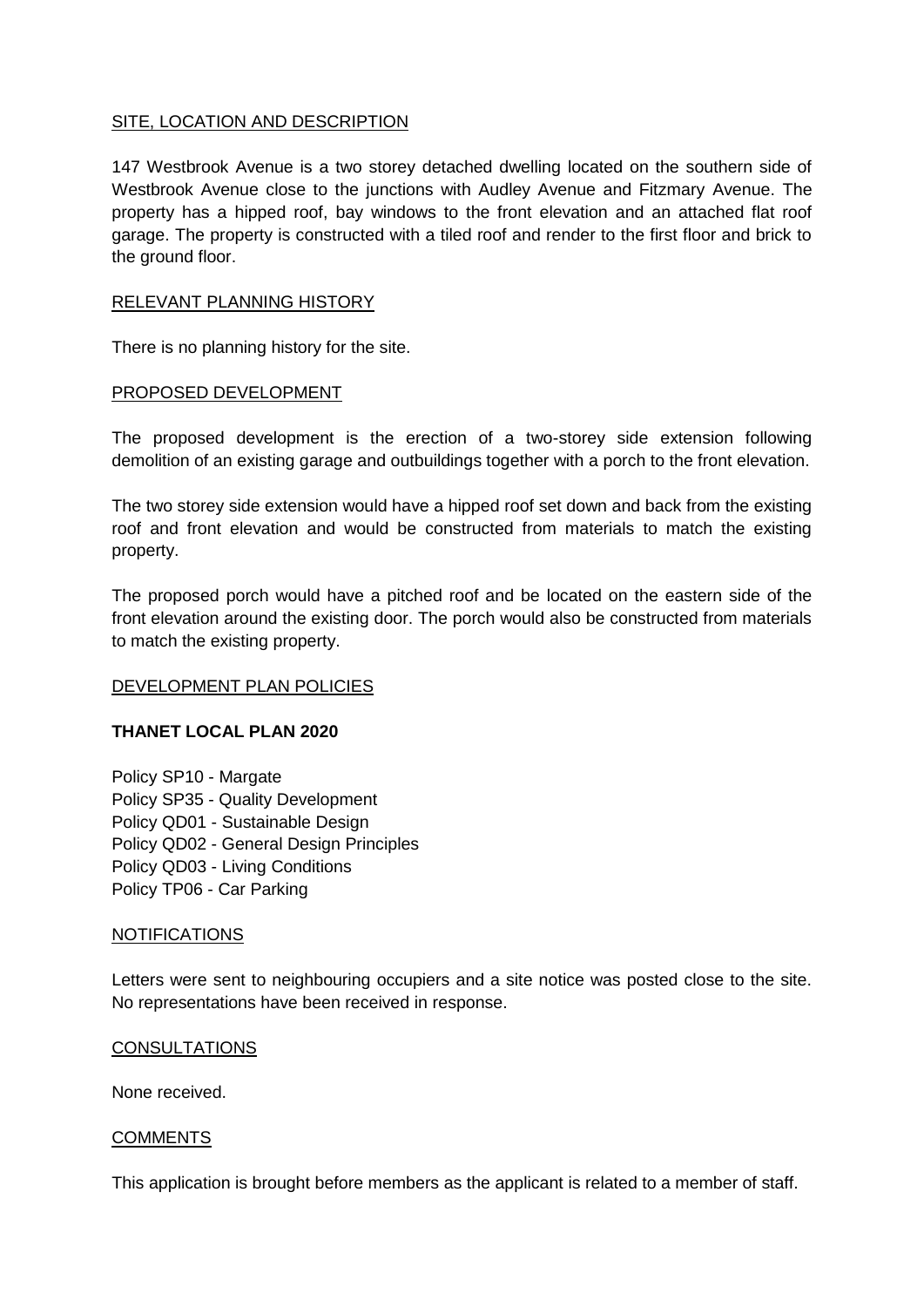# **Principle**

The site is situated within the urban confines of Margate where the 'principle' of household development is acceptable in this location, subject to, the impact on the character and appearance of the area, impact on neighbouring living conditions and highway implications.

The application needs to be determined in accordance with the National Planning Policy Framework (NPPF 2021) and Local Plan Policies.

## **Character and Appearance**

The NPPF states that planning decisions should ensure that developments will function well and add to the overall quality of the area; are visually attractive as a result of good architecture and appropriate landscaping; are sympathetic to local character and history; establish or maintain a strong sense of place; and provide a high standard of amenity for existing and future users (Paragraph 130).

Policy QD02 of the Thanet Local Plan provides general principles for new development and states that the primary planning aim in all new development is to promote or reinforce the local character of the area and provide high quality and inclusive design and be sustainable in all other respects. In this regard development must relate to the surrounding development, form and layout and strengthen links to the adjacent areas.

Policy SP35 relates to the quality of development and states that new development will be required to be of high quality and inclusive design.

Therefore, the development should be well designed, respect and enhance the character of the area paying particular attention to context and identity.

The two-storey side element would extend in width some 2.5 metres and would be set back from the front boundary by 0.2 metres. The proposed extension would extend 8 metres in depth falling in line at the rear with the original dwelling. The proposal would be to a height of 6 metres to the parapet, with a subservient hipped roof.

The two-storey extension would be tight to the western boundary and, whilst this is the same as that which currently exists at ground floor level, the impact of the first-floor element in terms of character needs to be considered.

Permission was recently granted (FH/TH/21/0139) for the erection of a part two storey, part single storey side extension to no. 149, (the dwelling adjacent to the western boundary). When considering the application for no. 149, the delegated report notes that,

"The proposed extension will retain a 1 metre separation distance would be retained to the side boundary and space at first floor level will be retained above the adjacent neighbours garage. The extension will be set under a hipped pitched roof which will pitch away from the adjacent neighbour, which will increase the sense of space/separation at roof level. There are a variety of separation distances between properties in the surrounding area, and the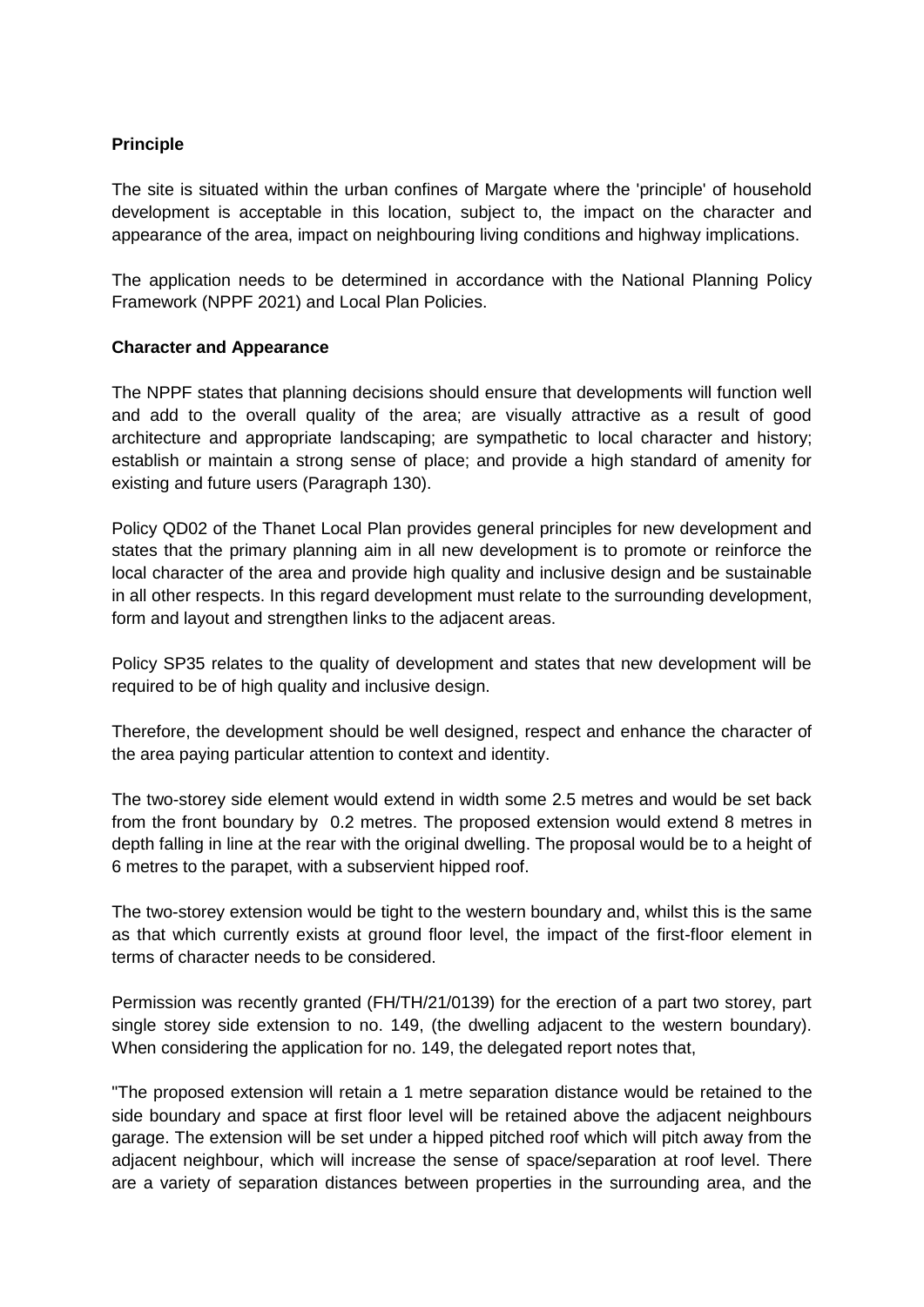separation that will be retained at first floor level, together with the form of the roof is considered to provide sufficient space and separation to prevent a cramped form of development, and is not considered to be out of character with the locality."

As the delegated report notes there are a variety of separation distances between properties in the surrounding area and there are also semi detached dwellings nearby. Whilst this application would remove the space at first floor level over the existing garage a 1m separation distance would remain between numbers 147 and 149. Furthermore the properties to the east are bungalows and to the west of number 149 is Audley Avenue.

The porch would be 2.5 metres in width  $x$  2 metres in depth with a sloping roof to a maximum height of 3.8 metres. Whilst the porch would be visible within the street scene, its design is appropriate for the character of the dwelling and the area.

Therefore, given the variety of spacing between dwellings and their designs (Detached, semi-detached and bungalows) within the street scene, the proposed development is not considered to result in any significant harm to the character and appearance of the area in line with policies SP10, SP35, QD02 and paragraphs 130 and 134 of the NPPF.

# **Living Conditions**

Local Plan Policy QD03 also states that all new development should "be compatible with neighbouring buildings and spaces and not lead to the unacceptable living conditions through overlooking, noise or vibration, light pollution, overshadowing, loss of natural light or sense of enclosure".

In terms of neighbour amenity, there are no windows proposed in the flank elevation and no first-floor windows have been granted in the neighbour's extension, therefore, it is not considered that the proposal would lead to unacceptable living conditions in regard to overlooking.

The proposed extension would extend further to the rear than the neighbours consented scheme, however, it is not considered that this would have a detrimental impact on the single storey element approved under the consented scheme in terms of overshadowing or loss of natural light.

The proposed development is, therefore, considered to be acceptable in terms of residential amenity, in accordance with Policy QD03 of the Thanet Local Plan and the NPPF.

## **Transportation**

Local Plan policy TP06 states that proposals for development will be expected to make satisfactory provision for the parking of vehicles, including disabled parking. Suitable levels of provision will be considered in relation to individual proposals taking account of the type of development, location, accessibility, availability of opportunities for public transport, likely accumulation of car parking, design considerations.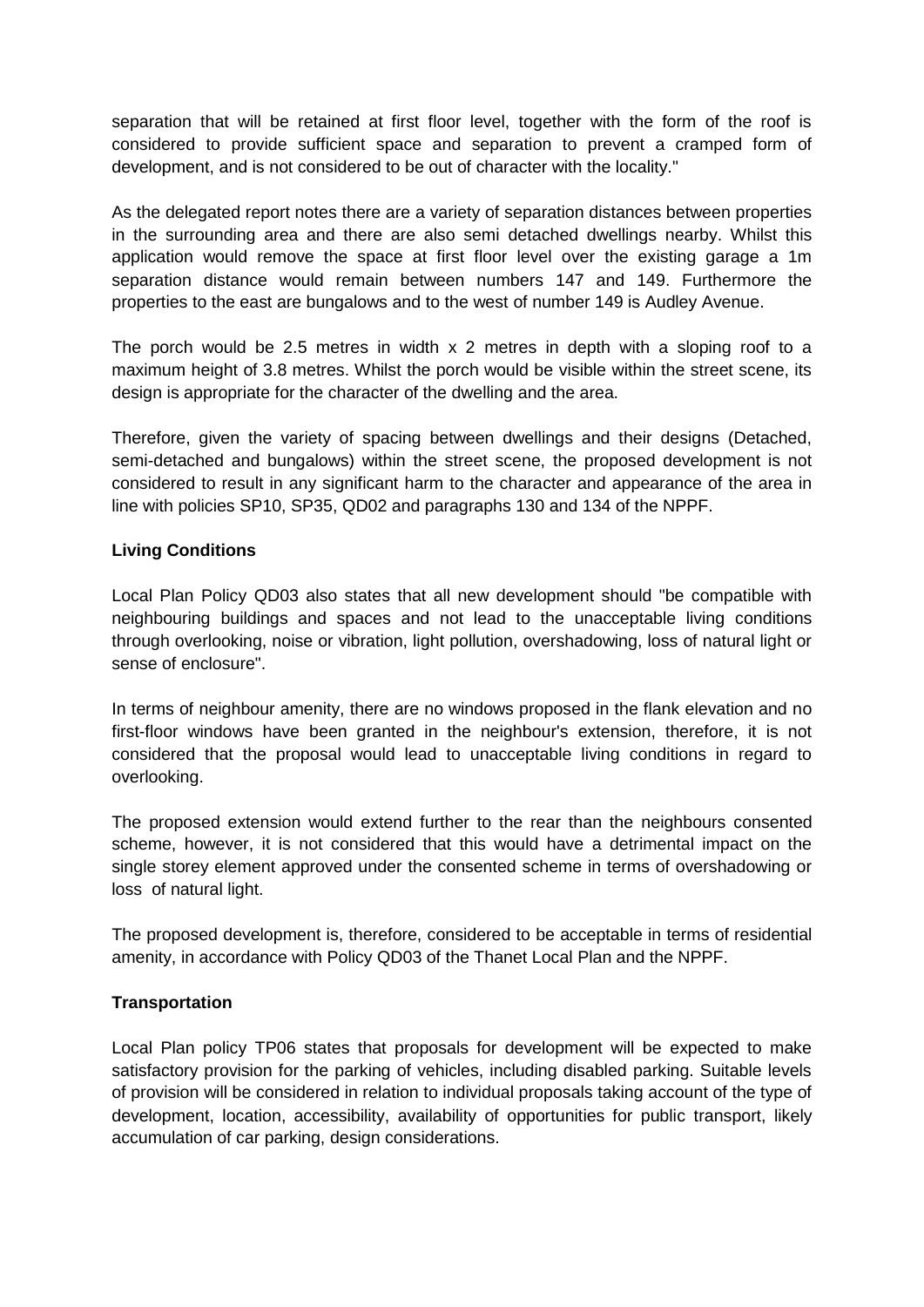The proposal would not alter the existing off street parking provision, albeit it is noted that the existing and proposed garage is only 2.2 metres wide x 3 metres in depth, with an internal door opening into the garage and, therefore, use as a garage would be limited.

The proposal would not prejudice highway safety and would accord with Local Plan Policy TP06.

## **RECOMMENDATION**

Overall it is considered that there would be no significant adverse effect from the proposed development on the character or appearance of the area, living conditions, highways, or other planning matters. Therefore the development is recommended for approval.

**Case Officer** Duncan Fitt